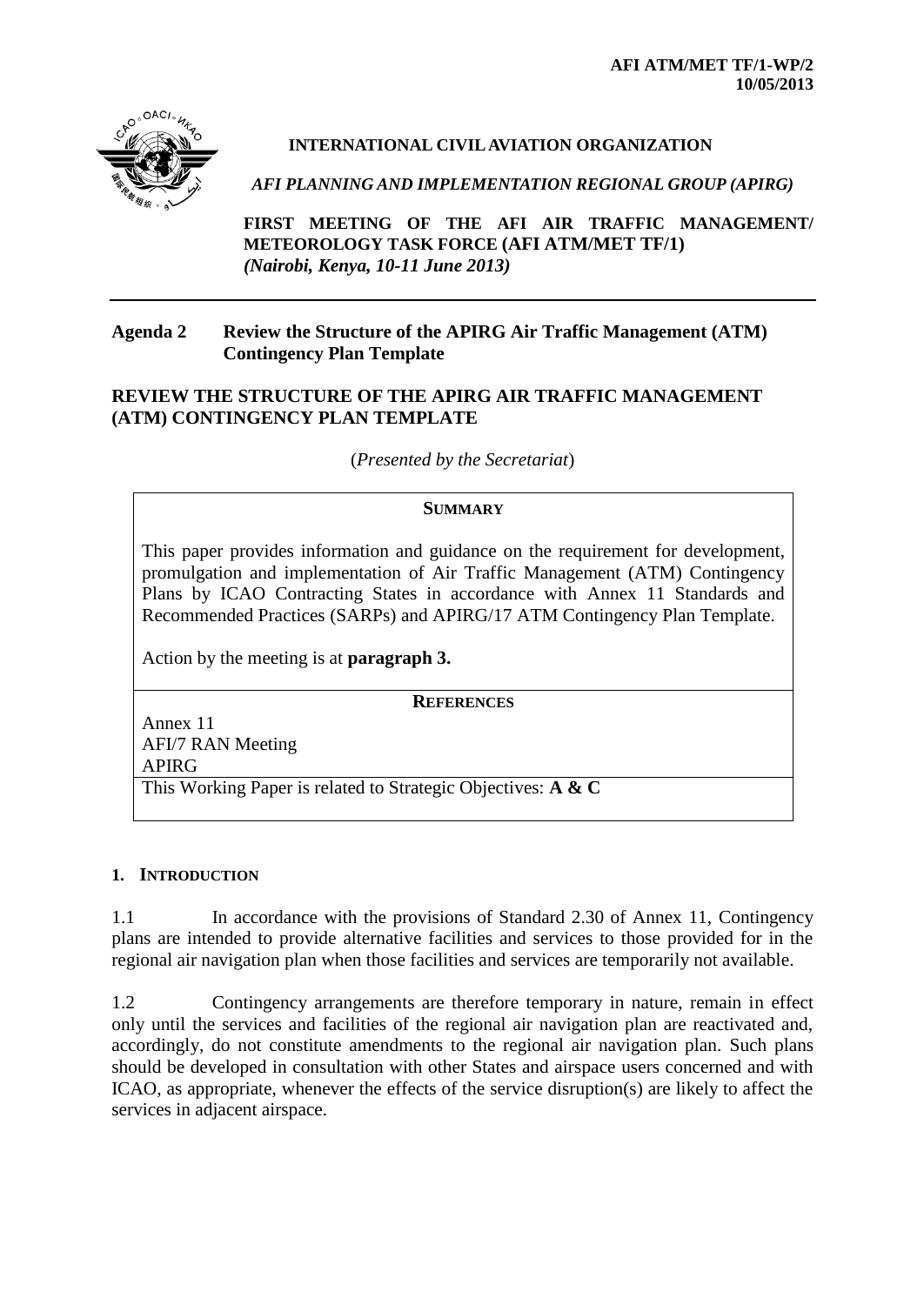#### -2-

# **2. DISCUSSION**

## 2.1 *Responsibility for the provision of Air Traffic Services*

2.1.1 Each Contracting State shall ensure that the provision of air traffic services covers its own territory and those areas over the high seas for which it is responsible for the provision of air traffic services, in accordance with Chart ATA-1 of the Regional Air Navigation Plan.

### 2.2 *Contingency Arrangements (Annex 11, paragraph 2.30)*

2.2.1 Air Traffic Services authorities shall develop and promulgate contingency plans for implementation in the event of disruption, or potential disruption, of air traffic services and related supporting services in the airspace for which they are responsible for the provision of such services. Such contingency plans shall be developed with the assistance of ICAO as necessary, in close coordination with air traffic services authorities responsible for the provision of services in adjacent portions of airspace and with airspace users concerned.

*Note: Contingency plans may constitute a temporary deviation from the approved regional air navigation plans; such deviations are approved, as necessary, by the President of ICAO Council on behalf of the Council.*

### 2.3 *Development, Promulgation and Application of Contingency Plans*

2.3.1 Development of a sound contingency plan is dependent upon circumstances, including the availability, or not, of the airspace affected by the disruptive circumstances for use by international civil aviation operations. Otherwise, the contingency arrangements must involve bypassing the airspace altogether, depending on the risk posed by the disruptive circumstances (i.e. meteorological phenomenon, military activities, lack of effective communication or surveillance).

2.3.2 Some of the main elements to be considered for contingency planning, depending on circumstances:

- a) Re-routing of traffic to avoid the whole or part of the airspace concerned;
- b) Establishment of a simplified route network through the airspace concerned, if it is available, together with a flight level allocation scheme (FLAS) to ensure lateral and vertical separation, and a procedure for adjacent Area Control Centres (ACCs) to establish longitudinal separation at the entry point and maintain such separation through the airspace;
- c) Reassignment of responsibility for providing ATS in the airspace;
- d) Reassignment of responsibilities for providing MET information, NOTAMs, etc;
- e) Requirement for aircraft to maintain continuous listening watch on specified pilot-pilot VHF frequencies, including 126.9 Mhz (IFBP frequency) in areas where air-ground communications are uncertain or non-existent;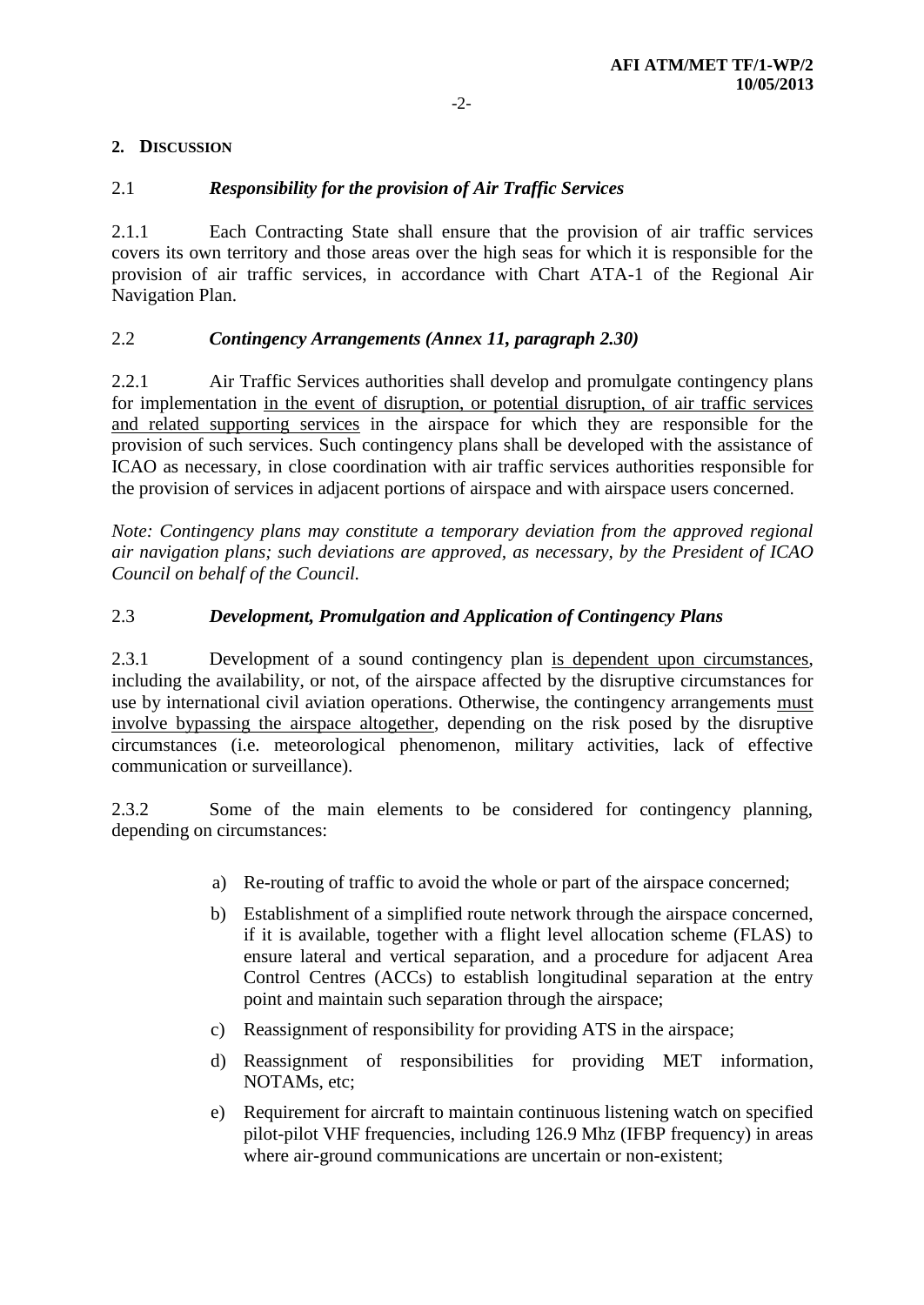- f) Requirement for all aircraft in specified areas to display navigation and anticollision lights at all times; and.
- g) Requirement and procedures for aircraft to maintain an increased longitudinal separation for aircraft at same cruising levels while operating in a contingency airspace.

2.3.3 Notification by NOTAM of discontinuance of contingency measures and reactivation of the services set forth in the regional air navigation plan should be dispatched as early as practicable to ensure an orderly transfer from contingency conditions to normal conditions.

2.3.4 The contingency plan should be updated at regular intervals as required. In some cases, the short time required for approval of implementation of a contingency plan may be insufficient, e.g. in case of natural disasters. In such cases, ICAO should be informed immediately for appropriate coordination.

2.3.5 APIRG/17, convened in Ouagadougou, Burkina Faso, August 2012, recalled Recommendation 5/2 of AFI/7 RAN Meeting 1997, which urged States to develop contingency plans for their area of responsibility, as well as Assembly Resolution A36-13 Appendix M: Delimitation of air traffic services airspaces, whereby States providing air traffic services over the high seas are encouraged to enter, as far as is practicable, into agreements with appropriate States providing air traffic services in adjacent airspaces, so that, in the event the required air traffic services over the high seas cannot be provided, contingency plans, which may require temporary modifications of ATS airspace limits, will be available to be put into effect with the approval of the ICAO Council.

2.3.6 It was noted that based on information available with the Secretariat, many States had not developed or updated their contingency plans for airspaces in which they provided ATS. The Group formulated the following Conclusion:

**CONCLUSION 17/66: DEVELOPMENT AND PROMULGATION OF CONTINGENCY PLANS**

**That:**

- **a) AFI States develop/update and promulgate contingency plans in accordance with Annex 11 and Annex 15 provisions.**
- **b) AFI States use available ICAO guidance material for the development and promulgation of contingency plans including the template at Appendix 3.4K to this report.**
- **c) ICAO Regional Offices carry out a survey on the status of development of contingency plans in the AFI region in order to take remedial actions as necessary; and**
- **d) ICAO Regional Offices expedite responses to States on matters related to development of contingency plans, as well processes for approval of contingency plans submitted by States.**

2.3.7 APIRG/18 held in Kampala, Uganda, March 2012 noted that based on information available with the Secretariat, many States had not yet developed or updated contingency plans for the airspaces in which they are responsible for the provision of ATS.